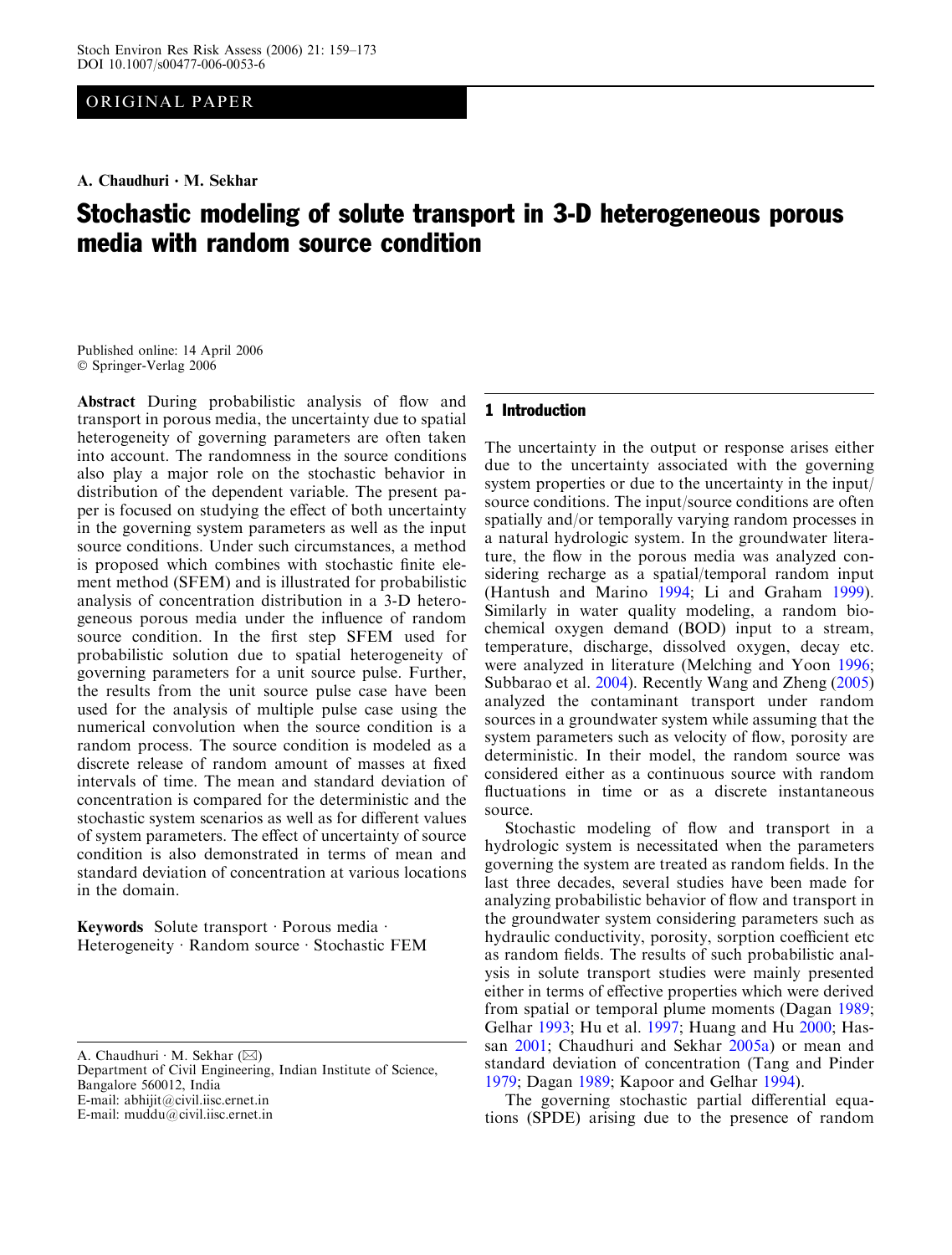system parameters or random input conditions are often solved using either analytical or numerical approaches (de Marsily 1986). When analytical methods (Cushman 1997) are not applicable due to the complicated initial and source conditions, then non-uniform flow fields and non-stationary properties, numerical methods are often used. The popular and simple Monte Carlo simulation method (MCSM) is based on generating a large number of equally likely random realizations for obtaining statistical moments of the dependent variable while using a numerical method (e.g. finite difference, finite element, finite volume) for solution of the deterministic system for each realization (Bellin et al. 1992; Bosma et al. 1995; Hassan et al. 1999). This method is computationally exhaustive when a few thousands of realizations are required especially for a higher degree of medium heterogeneities along with higher space-time grid resolution. To avoid this difficulty associated with simulations involving multiple realizations, alternate methods such as perturbation based stochastic finite element method (SFEM) (Spanos and Ghanem 1989) were proposed. The SFEM was found to be a computationally attractive method for solving SPDEs. Recently, SFEM was applied in the groundwater literature for studying flow and transport of solutes in 3-D heterogeneous porous medium considering system parameters as random fields (Osnes and Langtangen 1998; Chaudhuri and Sekhar 2005b) and it was demonstrated that the method was computationally efficient in comparison with MCSM and was also accurate.

Studies dealing with SPDE's combining random description for source/boundary conditions along with system parameters are scarce. Li and Graham (1999) analyzed the effect of spatio-temporal random recharge on the contaminant transport problem in heterogeneous groundwater system. Using analytical methods, they found that the spreading of the mean concentration is enhanced when the random spatio-temporal variation of recharge is considered. In the engineering mechanics area the uncertainty in the input or loading is the main concern when the structure is subjected to random ground excitation due to earthquake or lateral wind loads. The system uncertainty arises from the random spatial distribution of Young's modulus and/or mass density. In such systems the probabilistic analysis of the response was performed using the SFEM coupled with theory of random vibration (Gao et al. 2004; Chaudhuri and Chakraborty 2006).

In the present study, a SFEM is proposed for solving flow and transport in a 3-D heterogeneous porous medium when both source conditions and system parameters are random. The source condition is assumed as a random discrete process while the system parameters viz. hydraulic conductivity, dispersivity, porosity, molecular diffusion coefficient, sorption coefficient and decay coefficient are treated as random fields. The probabilistic solution of concentration (i.e., mean and variance of concentration) for a deterministic unit pulse in such a stochastic system is obtained using SFEM. This solution is further used as a response function treating the source as a random process.

## 2 Problem definition

The governing equation for the transport of a linearly sorbing and decaying solute in a 3-D porous media is

$$
(n(\mathbf{x}) + \rho_b k_d(\mathbf{x})) \frac{\partial c(\mathbf{x}, t)}{\partial t} + \frac{\partial}{\partial x_i} \left( n(\mathbf{x}) v_i(\mathbf{x}) c(\mathbf{x}, t) - n(\mathbf{x}) D_{ij}(\mathbf{x}) \frac{\partial c(\mathbf{x}, t)}{\partial x_j} \right) + (n(\mathbf{x}) + \rho_b k_d(\mathbf{x})) \gamma_d(\mathbf{x}) c(\mathbf{x}, t) = 0,
$$
 (1)

where  $c(\mathbf{x},t)$  is the concentration at location **x** and time t. Here  $n(\mathbf{x})$ ,  $k_d(\mathbf{x})$  and  $\gamma_d(\mathbf{x})$  are respectively spatially varying porosity, sorption and decay coefficient. In Eq. 1,  $\bf{v}$  ( $\bf{x}$ ) is the pore water velocity vector which is defined as  $\mathbf{v}(\mathbf{x}) = \mathbf{q}(\mathbf{x})/n(\mathbf{x})$ . The seepage flux vector  $\mathbf{q}(\mathbf{x})$ is obtained using the hydraulic conductivity tensor  $(K(x))$  and hydraulic head  $(h(x))$ , based on the Darcy equation,

$$
q_i(\mathbf{x}) = -K_{ij}(\mathbf{x}) \frac{\partial h(\mathbf{x})}{\partial x_j}.
$$
 (2)

It is to be noted that for the Eqs. 1 and 2, the Einstein convention of summation over double indices is implied unless otherwise specified.  $D(x)$  is the hydrodynamic dispersion coefficient tensor, which is combined with molecular diffusion coefficient  $(D_m(x))$ . The expression for it is given as

$$
D_{ij}\mathbf{x} = \alpha(\mathbf{x})\left((1-\epsilon)\frac{v_i(\mathbf{x})v_j(\mathbf{x})}{v(\mathbf{x})} + \epsilon v(\mathbf{x})\delta_{ij}\right) + D_m(\mathbf{x})\delta_{ij},\tag{3}
$$

where  $\alpha(x)$  is the longitudinal local dispersivity and  $\varepsilon$  is the ratio of transverse to longitudinal local dispersivity. The Eq. 1 is solved for a set of initial and boundary conditions, which in general, are written as

$$
c(\mathbf{x}, 0) = c_0(\mathbf{x}), \quad \text{for } \mathbf{x} \in \Omega,
$$
  
\n
$$
c(\mathbf{x}, t) = c_b(\mathbf{x}, t), \quad \text{for } \mathbf{x} \in \Gamma_1,
$$
  
\nand

$$
\left(n(\mathbf{x})v_i(\mathbf{x})c(\mathbf{x},t) - n(\mathbf{x})D_{ij}(\mathbf{x})\frac{\partial c(\mathbf{x},t)}{\partial x_j}\right) n_{x_i} = f_b(\mathbf{x},t),
$$
  
for  $\mathbf{x} \in \Gamma_2$ . (4)

Here  $c_0(\mathbf{x})$  is initial distribution of concentration in the domain  $\Omega$  while  $c_b(\mathbf{x},t)$  and  $f_b(\mathbf{x},t)$  are respectively the time-dependent specified concentration at the boundary  $\Gamma_1$  and flux at the at the boundary  $\Gamma_2$ . Further  $n_{x_i}$  is the direction cosine of the normal to the boundary surface along  $x_i$  axis.

The equation for a steady state flow in the domain with spatially varying hydraulic conductivity field is given by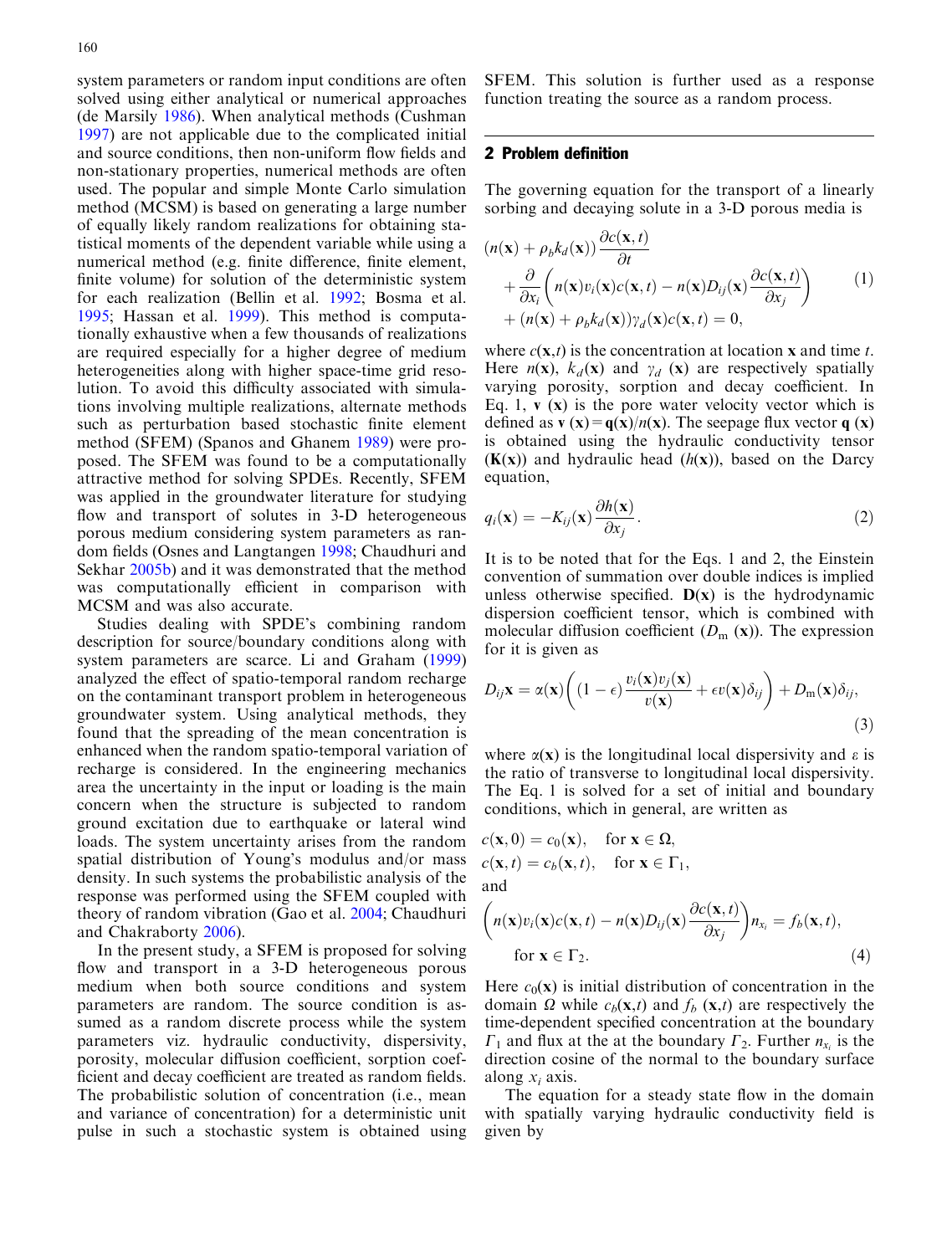$$
\frac{\partial}{\partial x_i} \left( K_{ij}(\mathbf{x}) \frac{\partial h(\mathbf{x})}{\partial x_j} \right) = 0, \tag{5}
$$

with specified boundary conditions governing the flow in the domain represented as

$$
h(\mathbf{x}) = h_b(\mathbf{x}), \quad \text{for } \mathbf{x} \in \Gamma_1^h,
$$
  
and  

$$
K_{ij}(\mathbf{x}) \frac{\partial h(\mathbf{x})}{\partial x_j} n_{x_i} = q_b(\mathbf{x}), \quad \text{for } \mathbf{x} \in \Gamma_2^h.
$$
 (6)

#### 3 Deterministic FEM formulation

In FEM the concentration inside an element is expressed as  $c(\mathbf{x}, t) = \sum_{k=1}^{n} N_k(\mathbf{x}) c_k(t)$ , where *n* is the number of nodes per element.  $N_k(\mathbf{x})$  and  $c_k(t)$  are, respectively, kth shape function and concentration at kth node. For pth element the equation is obtained as

$$
\int_{\Omega^c} (n_p + \rho_b k_{d_p}) N_k(\mathbf{x}) N_l(\mathbf{x}) d\mathbf{x} \frac{dc_l(t)}{dt} \n+ \int_{\Omega^c} \left( \frac{\partial N_k(\mathbf{x})}{\partial x_i} \left( -n_p v_{i_p} N_l(\mathbf{x}) + n_p D_{ij_p} \frac{\partial N_l(\mathbf{x})}{\partial x_j} \right) \right. \n+ (n_p + \rho_b k_{d_p}) \gamma_{d_p} N_k(\mathbf{x}) N_l(\mathbf{x}) d\mathbf{x} c_l(t) \n+ \oint_{\Gamma^c} N_k(\mathbf{x}) \left( n_p v_{i_p} N_l(\mathbf{x}) - n_p D_{ij_p} \frac{\partial N_l(\mathbf{x})}{\partial x_j} \right) \n\times n_{x_i} dSc_l(t) = 0,
$$
\n(7)

$$
\Rightarrow [R]_p \{ \dot{c}(t) \}_p + [D]_p \{ c(t) \}_p = \{ c_b(t) \}_p. \tag{8}
$$

Here the suffix  $\dot{p}$  corresponds to the property as well as the local matrix of pth element. The domain is discretized with N elements. The global equation for transport is obtained as

$$
[R]\{\dot{c}(t)\} + [D]\{c(t)\} = \{c_b(t)\}.
$$
\n(9)

Using the Crank–Nicholson formulation for the firstorder time derivative, the global FE Eq. 9 can be further simplified as

$$
\frac{1}{\Delta t}[R]\{c^{t+1} - c^t\} + [D]\{\theta c^{t+1} + (1 - \theta)c^t\} \n= \{\theta c_b^{t+1} + (1 - \theta)c_b^t\}.
$$
\n(10)

In the present study  $\theta$  is taken as 0.5 to get a secondorder accurate solution in time. Rearranging the terms, the equation for unknown concentration at the next time step in terms of the known concentration at previous time step and the boundary conditions, is written as

$$
[D_1]\{c^{t+1}\} = [D_2]\{c^t\} + \theta\{c_b^{t+1}\} + (1-\theta)\{c_b^t\},\tag{11}
$$

where  $[D_1] = \frac{1}{\Delta t} [R] + \theta [D]$  and  $[D_2] = \frac{1}{\Delta t} [R] - (1 - \theta) [D]$ . These global transport matrices  $[D_1]$  and  $[D_2]$  as well as the source vectors  $\{c_b^t\}$  and  $\{c_b^{t+1}\}$  are formed by the given boundary conditions. Similar to the transport, the global equation for the flow for a given head and flux boundary conditions is obtained as

$$
[K]\{h\} = \{h_0\}.\tag{12}
$$

Here  $[K]$  is the global hydraulic conductivity matrix in the flow equation. The ith component of seepage flux for pth element is obtained by taking average of that at all the Gauss points  $(x_k,$  for  $k=1,\dots, N_G$ , where  $N_G$  is the number of Gauss points) and is given as

$$
q_{i_p} = -\frac{1}{N_G} K_{ij_p} \sum_{k=1}^{N_G} \frac{\partial N_l(\mathbf{x})}{\partial x_j} \Big|_{\mathbf{x}_k}
$$
  
\n
$$
h_l = -\frac{1}{N_G} K_p \sum_{k=1}^{N_G} \frac{\partial N_l(\mathbf{x})}{\partial x_i} \Big|_{\mathbf{x}_k} h_l.
$$
\n(13)

For isotropic cases the hydraulic conductivity tensor becomes a scalar quantity  $(K_n)$ .

#### 4 SFEM formulation

In a perturbation based SFEM, for each element, the properties which are treated as random variables are decomposed as  $K_p = \overline{K}_p + K'_p$ ,  $\alpha_p = \overline{\alpha}_p + \alpha'_p$ ,  $n_p = \overline{n}_p + n'_p$ ,<br>  $k_{d_p} = \overline{k}_{d_p} + k'_{d_p}$ ,  $\gamma_{d_p} = \overline{\gamma}_{d_p} + \gamma'_{d_p}$  and  $D_{m_p} = D_{m_p} + D'_{m_p}$ . The pore water velocity and dispersion coefficient can also be written as  $v_{i_p} = \bar{v}_{i_p} + v'_{i_p}$  and  $D_{ij_p} = \bar{D}_{ij_p} + D'_{ij_p}$  respectively. For statistically homogeneous random field, the mean of the properties for each element remains the same. Hence the matrices  $([D_1], [D_2],$  and  $[K])$  are also decomposed into mean  $([\bar{D}_1], [\bar{D}_2],$  and  $[\bar{K}])$  and zero mean random perturbed components  $([D_1]^\prime, [D_2]^\prime$  and  $[K]'$ ). The mean of the matrices are calculated at the expected value of the individual random parameters as well as their product given in Eq. 7. Under the approximation that the difference of the product of any two random variables and its ensemble average is negligible, the zero mean random perturbed part of transport matrices  $([D_1]^{\prime}$ and  $[D_2]$ <sup>\*</sup>) become linear functions of random variables  $r_p'$ . Here the random components  $(r_p', p=1,2,..., N_r)$ correspond to the velocity, local dispersivity, molecular diffusion, porosity, sorption coefficient and decay coefficient of each element.  $N_r$  is the total number of random variables. The matrices  $[D_1]$  and  $[D_2]$  are expanded using the Taylor series about the mean value of the random properties  $(r_p, p=1,2,..., N_r)$ . Since the second and higher order derivatives of these matrices vanish being a linear case, the equations for the matrices can be given as

$$
[D_1] = [\bar{D}_1] + [D_1]' = [\bar{D}_1] + \sum_{p=1}^{N_r} [D_1]_{r_p}^{(l)} r'_p
$$

and

$$
[D_2] = [\bar{D}_2] + [D_2]' = [\bar{D}_2] + \sum_{p=1}^{N_r} [D_2]_{r_p}^{(l)} r'_p,
$$
\n(14)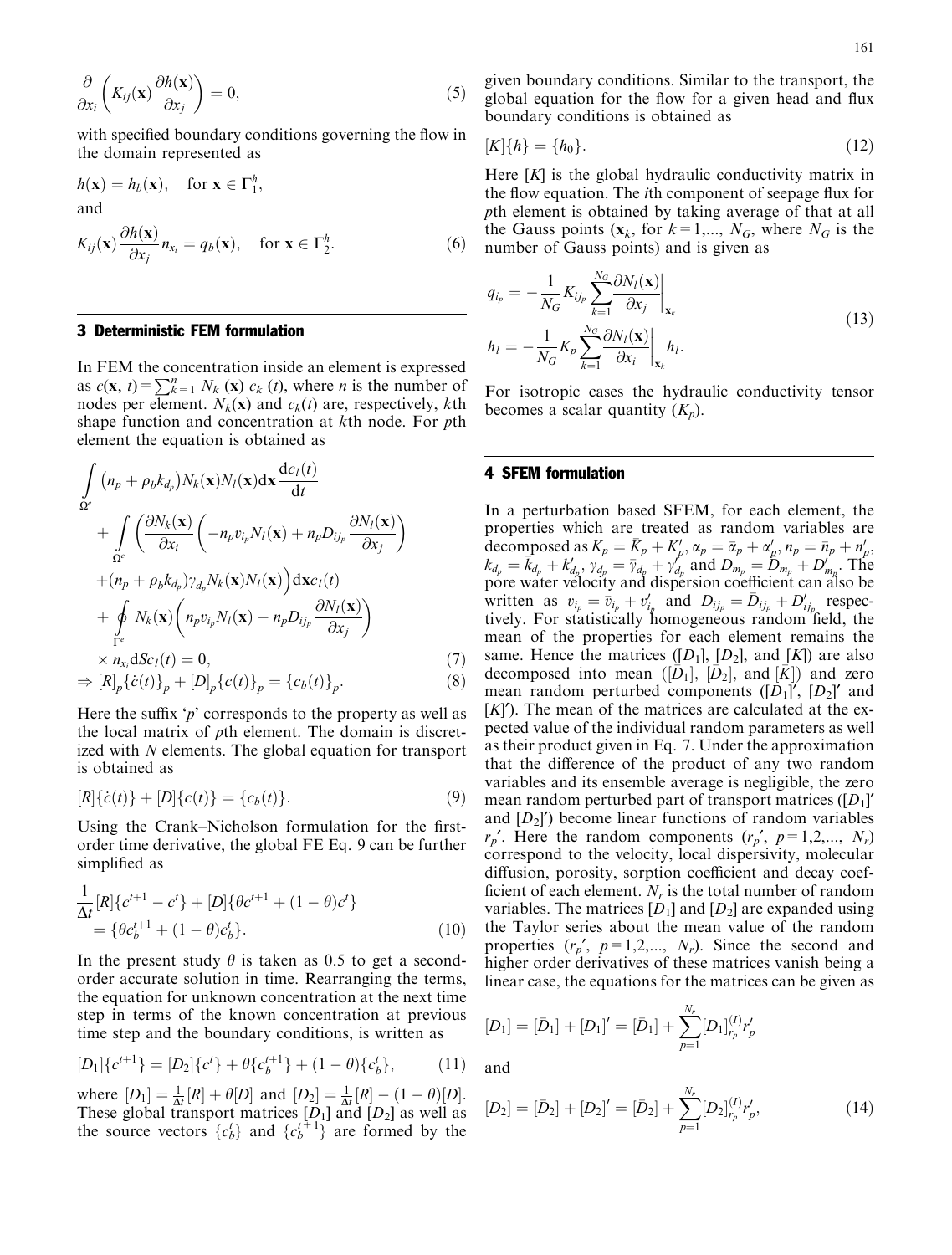where  $[D_1]_{r_p}^{(I)} = \frac{\partial [D_1]}{\partial r_p}$  $\frac{\partial |D_1|}{\partial r_p}$  and  $[D_2]_{r_p}^{(I)} = \frac{\partial |D_2|}{\partial r_p}$  $\frac{\partial P_2}{\partial r_p}$ . Similarly the concentration can be expanded in Taylor series about the value at mean of the random parameters and can be expanded as follows:

$$
\{c^{t+1}\} = \{c^{t+1}\}^{(0)} + \sum_{p=1}^{N_r} \{c^{t+1}\}_{r_p}^{(I)} r'_p
$$
  
+ 
$$
\frac{1}{2} \sum_{p=1}^{N_r} \sum_{q=1}^{N_r} \{c^{t+1}\}_{r_p r_q}^{(II)} r'_p r'_q \cdots
$$
 (15)

After substituting Eqs. 15 and 14 into Eq. 11, the various order of derivatives of concentration are obtained as

$$
\{c^{t+1}\}^{(0)} = [\bar{D}_1]^{-1} \Big( [\bar{D}_2] \{c^t\}^{(0)} + \theta \{c_b^{t+1}\} + (1 - \theta) \{c_b^t\} \Big),
$$
\n(16)

$$
\{c^{t+1}\}_{r_p}^{(I)} = [\bar{D}_1]^{-1} \left( -[D_1]_{r_p}^{(I)} \{c^{t+1}\}^0 + [D_2]_{r_p}^{(I)} \{c^t\}^0 + [\bar{D}_2] \{c^t\}_{r_p}^{(I)} \right),
$$
\n(17)

$$
\{c^{t+1}\}_{r_{p}r_{q}}^{(II)} = [\bar{D}_{1}]^{-1} \Big( -[D_{1}]_{r_{p}}^{(1)} \{c^{t+1}\}_{r_{q}}^{(1)} - [D_{1}]_{r_{q}}^{(1)} \{c^{t+1}\}_{r_{p}}^{(1)} + [D_{2}]_{r_{p}}^{(1)} \{c^{t}\}_{r_{q}}^{(1)} + [D_{2}]_{r_{q}}^{(1)} \{c^{t}\}_{r_{p}}^{(1)} + [\bar{D}_{2}] \{c^{t}\}_{r_{p}r_{q}}^{(1)} \Big).
$$
\n(18)

It is noted that  $[D_1]_{q,r_p}^{(1)}$  and  $[D_2]_{q,r_p}^{(1)}$  do not vanish when  $r_p$ corresponds to any property of  $q$ th element. Hence, the derivative of global matrices  $[D_1]_{r_p}^{(1)}$  and  $[D_2]_{r_p}^{(1)}$  have nonzero entry in the position corresponding to  $q$ th element and the collection of all nonzero entries in  $[D_1]_{r_p}^{(1)}$ and  $[D_2]_{r_p}^{(1)}$  forms a matrix of size same as  $[D_1]_q$  and  $[D_2]_q$ respectively. This procedure helps to reduce the computational time by several orders (Chaudhuri and Sekhar 2005b). It may be noted here that the perturbation based SFEM is intrinsically limited to moderately fluctuating random fields or better, to random fields with small variances as the perturbation expansion in the fluctuations of the random fields and subsequent averaging leads to expansion of quantities of interest in the variance of the random fields.

The covariance matrix of the random properties (which are piece-wise linear inside an element), are derived from the given variances and spatial correlation functions for the random fields. In the later section, a brief description of the random properties and the procedure to obtain the covariance matrix are provided. For solving the transport problem, the mean and covariance of velocity vectors and dispersion coefficient tensors are required to be derived, which are obtained from the mean and covariance of hydraulic conductivity and local scale dispersivity. The equations and the procedure for obtaining these stochastic quantities of velocity and dispersion coefficient are separately given in the Sect. 11.

#### 5 Random source condition

The concentration of the source is assumed as a random process. A random source may be in the form of random timing, random location and random amount of mass loading (Wang and Zheng 2005). The random sources can be categorized into two types: those occurring continuously with a deterministic component and random variations and those occurring randomly at instantaneous, discrete-time instances. In this work, discrete type of source with random amount of mass injection is considered. The location and the timing of the source is assumed to be known. When the mass is released instantaneously at discrete-time points, the total amount of cumulative mass in the system is the sum of random number of incidents:  $\sum_{k=1}^{M(t)} c_{A_k}$ , where  $M(t)$  is the number of mass releases that occurred during the interval  $[0, t]$ . In the present study, the mass releases are assumed to be at constant known time intervals. Here  $c_{A_k}$  is the amount of random mass released at time  $\tau_k$ . It is also assumed in this study that the magnitude of the mass released at each time follows a normal distribution, however the formulation can consider any distribution.

Figure 1 illustrates a typical realization of random, discrete-time mass events. In the present work, for the solute transport problem under the general assumptions, the concentration at any location  $(x)$  and time  $(t)$  can be obtained as a random sum of the impulse/response function, which is expressed as

$$
c(\mathbf{x},t) = \sum_{k=1}^{M(t)} c_{A_k} G_c(\mathbf{x},t,\tau_k).
$$
 (19)

In the above expression,  $G_c$  (**x**,*t*, $\tau_k$ ) is a response function of the concentration in a 3-D porous medium, due to a unit magnitude of mass of solute, which is applied at the top of the domain at time  $t = 0$  following a given set of boundary conditions. Since the response function must satisfy the condition:  $G_c$  $(x,t,\tau)=0$  for  $t \leq \tau$ , in the Eq. 19,  $M(t)$  can be replaced by  $M(T)$  where T is the total time of simulation. Since the output concentration here is a nonlinear function of system parameters, hence a truncated Taylor series



Fig. 1 A typical realization of random mass release at constant time interval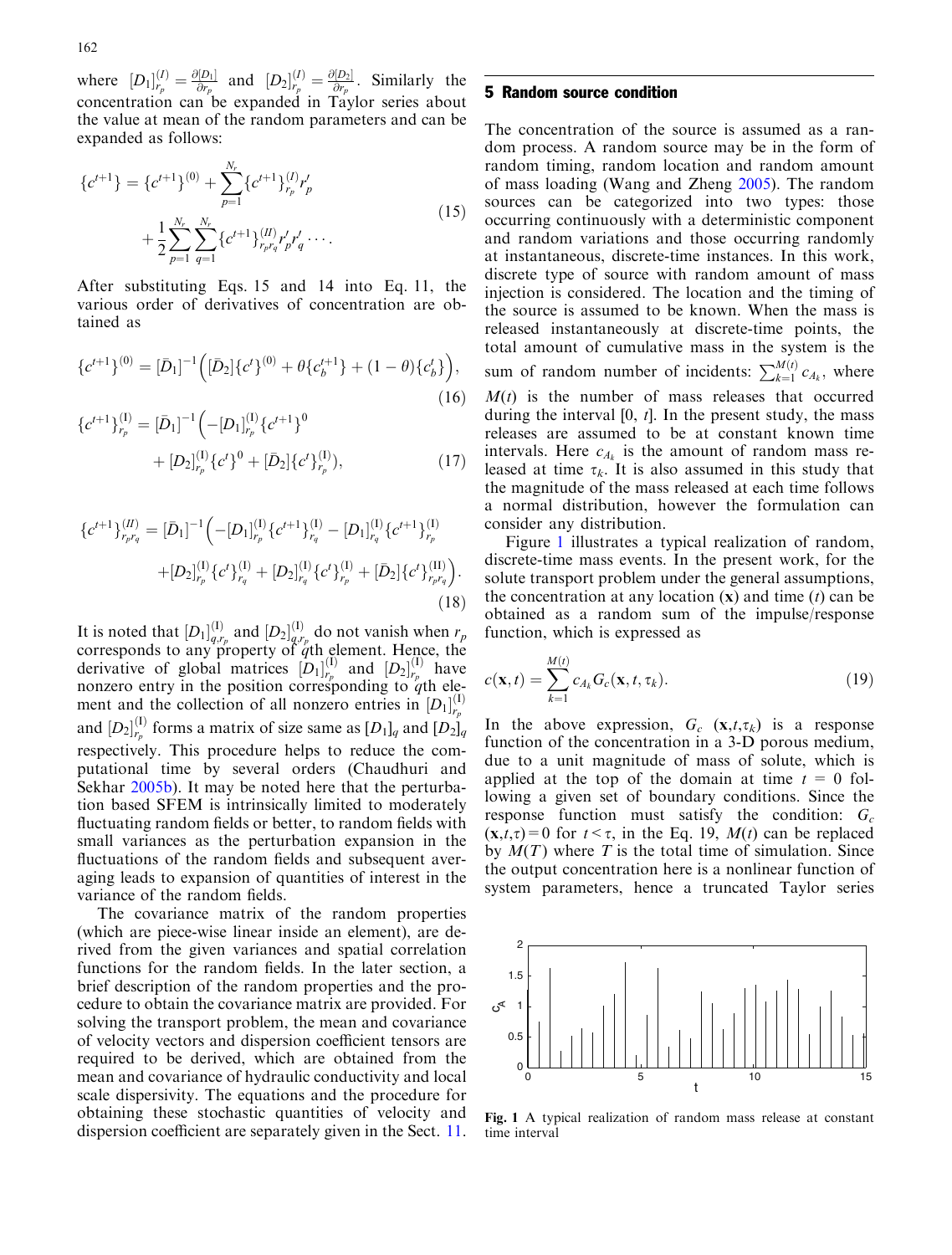expansion is used for the stochastic analysis of output concentration while incorporating the uncertainty in the system parameters. When numerical methods are used for the solution with discretization in space and time, the response function is obtained as a vector of concentration at all nodes  $\{G_c(t,\tau_k)\}\)$ . The concentration at ith node due to the multiple sources can be expressed as,

$$
c_i(t) = \sum_{k=1}^{M(T)} c_{A_k} G_{c_i}(t, \tau_k).
$$
 (20)

When the governing transport parameters are also random fields, the Eq. 20 can be further expressed as,21

$$
c_i(t) = \sum_{k=1}^{M(T)} c_{A_k} \Biggl( (G_{c_i}(t, \tau_k))^{(0)} + \sum_{p=1}^{N_r} (G_{c_i}(t, \tau_k))_{r_p}^{(1)} r'_p + \frac{1}{2} \sum_{p=1}^{N_r} \sum_{q=1}^{N_r} (G_{c_i}(t, \tau_k))_{r_p r_q}^{(1)} r'_p r'_q \Biggr).
$$
 (21)

The random transport parameters are usually uncorrelated with the source conditions i.e.  $c_{A_k}$  and  $r'_p$  are uncorrelated. Taking the expectation of the Eq. 21 the mean concentration is obtained as,22

$$
\bar{c}_{i}(t) = \sum_{k=1}^{M(T)} \bar{c}_{A_{k}} \left( (G_{c_{i}}(t, \tau_{k}))^{(0)} + \frac{1}{2} \sum_{p=1}^{N_{r}} \sum_{q=1}^{N_{r}} (G_{c_{i}}(t, \tau_{k}))_{r_{p}r_{q}}^{(II)} \overline{r'_{p}r'_{q}} \right)
$$
\n
$$
= \sum_{k=1}^{M(t)} \bar{c}_{A_{k}} \bar{G}_{c_{i}}(t, \tau_{k}).
$$
\n(22)

To obtain the cross covariance of concentration the expression of the expectation of the product of concentration at two different times and nodes is written as,

$$
\overline{c_i(t_1)c_j(t_2)} = \sum_{k=1}^{M(T)} \sum_{l=1}^{M(T)} \overline{c_{A_k}c_{A_l}} \Big( (G_{c_i}(t_1, \tau_k))^{(0)} \times (G_{c_j}(t_2, \tau_l))^{(0)} + \sum_{p=1}^{N_r} \sum_{q=1}^{N_r} \Big( (G_{c_i}(t_1, \tau_k))_{r_p}^{(1)} \times (G_{c_j}(t_2, \tau_l))_{r_q}^{(1)} + \frac{1}{2} \Big( (G_{c_i}(t_1, \tau_k))^{(0)} \times (G_{c_j}(t_2, \tau_l))_{r_p r_q}^{(11)} + (G_{c_i}(t_1, \tau_k))_{r_p r_q}^{(11)} \times (G_{c_j}(t_2, \tau_l))^{(0)} \Big) \overline{r'_p r'_q} \Big).
$$
\n(23)

Here the expectation of the product of more than two random varibles are neglected. Since the random pulse input of concetration at two different times are indepandent, one can note that

$$
\overline{c_{A_k}c_{A_l}} = (\overline{c}_A)^2 + \sigma_{c_A}^2 \delta_{kl}.
$$

The cross-covariance of concentration is obtained as

163

$$
C_{c_ic_j}(t_1, t_2) = \overline{c_i'(t_1)c_j'(t_2)} = \overline{c_i(t_1)c_j(t_2)} - \overline{c_i(t_1)}\overline{c_j(t_2)}
$$
  
\n
$$
= \sum_{k=1}^{M(T)} \sigma_{c_A}^2 \Big( (G_{c_i}(t_1, \tau_k))^{(0)} (G_{c_j}(t_2, \tau_k))^{(0)}
$$
  
\n
$$
+ \sum_{p=1}^{N_r} \sum_{q=1}^{N_r} \Big( (G_{c_i}(t_1, \tau_k))_{r_p}^{(1)} (G_{c_j}(t_2, \tau_k))_{r_q}^{(1)}
$$
  
\n
$$
+ \frac{1}{2} \Big( (G_{c_i}(t_1, \tau_k))^{(0)} (G_{c_j}(t_2, \tau_k))_{r_p r_q}^{(II)}
$$
  
\n
$$
+ (G_{c_i}(t_1, \tau_k))_{r_p r_q}^{(II)} (G_{c_j}(t_2, \tau_k))^{(0)} \Big) \Big) \overline{r'_p r'_q} \Big)
$$
  
\n
$$
+ \sum_{k=1}^{M(T)} \sum_{l=1}^{M(T)} (\overline{c}_A)^2 \sum_{p=1}^{N_r} \sum_{q=1}^{N_r} (G_{c_i}(t_1, \tau_k))_{r_p}^{(1)}
$$
  
\n
$$
\times (G_{c_j}(t_2, \tau_l))_{r_q}^{(1)} \overline{r'_p r'_q}.
$$
 (25)

In deriving the random component of the concentration, the term  $r'_p r'_q - \overline{r'_p r'_q}$  has been ignored, which results in the first-order accurate covariance matrix of concentration. The standard deviation of concentration,  $\sigma_{c_i}(t) = \sqrt{c'(t)c'(t)}$  increases due to additive effect of source  $\sqrt{c_i'(t)c_i'(t)}$  increases due to additive effect of source uncertainty. If the unit response function at any location in the domain is obtained using SFEM for the specified unit pulse source condition, the mean and covariance of concentration for a random source condition at that location can be obtained using the Eqs. 22 and 25, respectively. These expressions of mean and covariance of concentration can also be applicable when the source is a random continuous process after discretizing the continuous source into a series of random multiple pulses. The covariance of source concentration at different times  $\overline{c_{A_k}c_{A_l}}$  is obtained from the known mean and autocorrelation function of the random source condition.

#### 6 Descriptions of the random fields

In this study all the flow and transport properties, which are considered as random fields, are assumed to follow a log normal distribution since they take positive values and also vary considerably. However this assumption is not a limitation for the proposed SFEM. For any spatially varying random field, the correlation coefficient between any two locations is described by a correlation function. In this study, the random fields are assumed as statistically homogeneous and described by a Gaussian (squared exponential) type correlation function, which is defined as,  $\rho(\mathbf{x}) = \exp\left(-\left(\frac{x_1}{\lambda_1}\right)^2 - \left(\frac{x_2}{\lambda_2}\right)^2 - \left(\frac{x_3}{\lambda_3}\right)^2\right)$ . Here  $(x_1, x_2, x_3)$  are the separation distance between two points in the Cartesian coordinate system, while  $\lambda_1$ ,  $\lambda_2$ and  $\lambda_3$  are the correlation lengths, which describe the scale of variability in space. However, it may be noted that for specific applications experimentally derived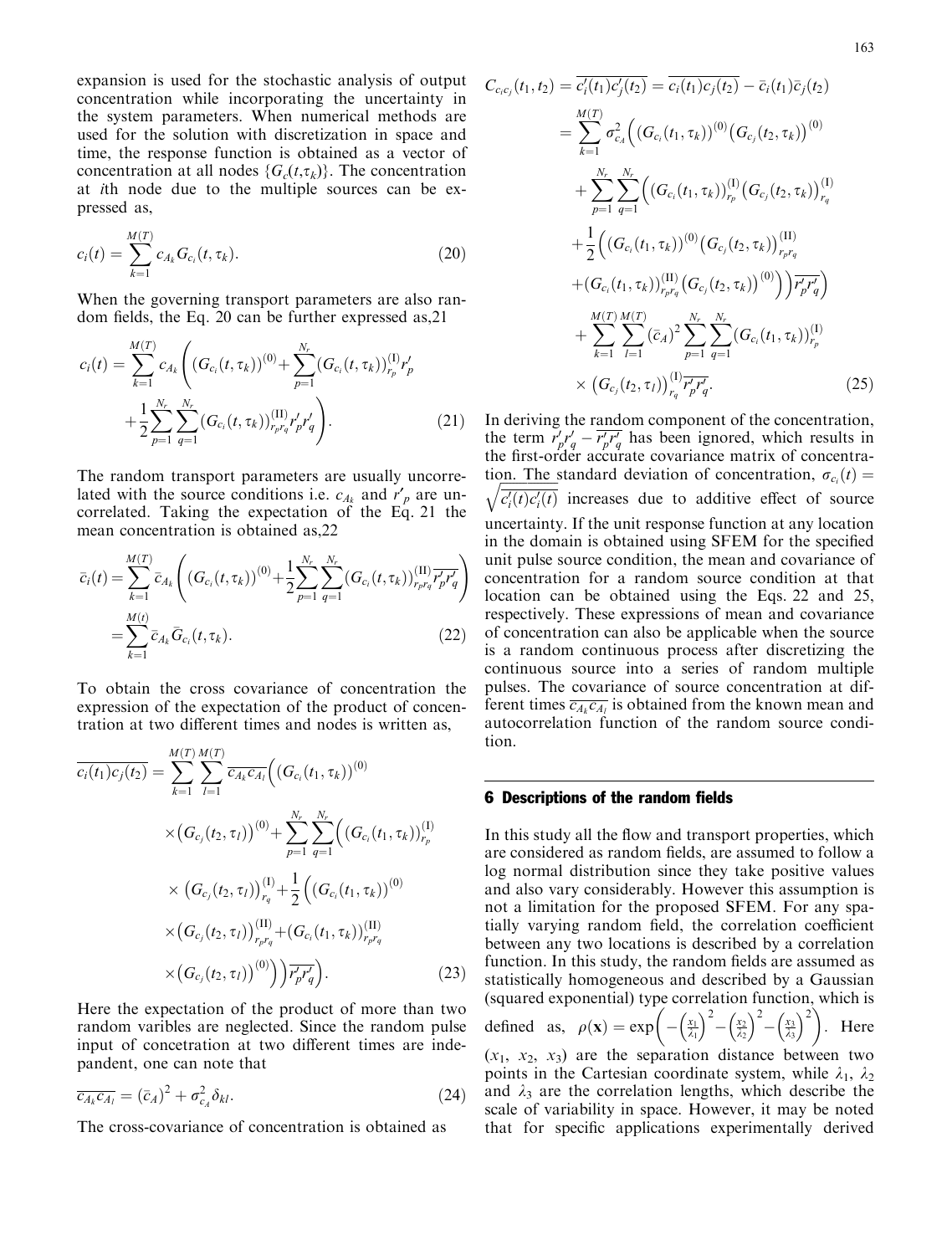correlations functions, if available can also be used in the SFEM. The covariance matrix for the discretized field of the random parameters is determined from the above correlation function and the variances of the parameters using the local averaging method (Vanmarcke 1983). Using this method the correlation coefficient of logarithmic of parameters,  $f_p$  and  $f_q$  of pth and qth elements respectively, is obtained as,

$$
\rho_{f_p f_q} = \frac{1}{V_p V_q} \int\limits_{V_p} \int\limits_{V_q} \rho(\mathbf{x}_p - \mathbf{x}_q) d\mathbf{x}_p d\mathbf{x}_q. \tag{26}
$$

Further the correlation coefficient between any two random parameters can be determined from the correlation coefficient of the corresponding logarithmic parameters. For example the correlation coefficient between  $K_p$  and  $k_{d_q}$  can be obtained from the standard deviation of log parameters ( $\sigma_{f_k}$  and  $\sigma_{f_{k_d}}$ ) and correlation coefficient  $\rho_{f_{K_p}f_{k_{d_q}}}$ . This is given as,

$$
\rho_{K_p k_{dq}} = \frac{K_G k_{d_G}}{\sigma_K \sigma_{k_d}} \exp\left(\frac{1}{2} \left(\sigma_{f_K}^2 + \sigma_{f_{k_d}}^2\right)\right) \times \left(\exp\left(\rho_{f_{k_p} f_{k_{dq}}} \sigma_{f_K} \sigma_{f_{k_d}}\right) - 1\right).
$$
\n(27)

## 7 Results and discussions

The methodology developed in the Sects. 4 and 5 combining SFEM with random source conditions is applied to the problem of solute transport in a 3-D heterogeneous medium with random contaminant source located at the top domain of the soil system as illustrated in the Fig. 2. The solute from this source at the top of the domain is assumed to get transported through the under lying soil layers by both vertical recharge and horizontal subsurface flow. The governing parameters for flow and transport are assumed to vary randomly in space.



Fig. 2 Schematic diagram of 3-D domain with a source at the top surface of the soil layer

A typical mixed flux boundary condition is used here, which is based on the 1-D vertical transport of leachate from a source (Rowe and Booker 1986). It is assumed that the source has an initial specified mass of contaminant with a known concentration  $(c_0)$ . The total mass of pollutant in the source decreases with time as it leaches down. Hence a time varying concentration boundary condition has to be applied at the source location. The top boundary condition for this problem may be given as,

$$
c(\mathbf{x}, t) = c_0 - \frac{1}{H_f} \int_0^t f(\mathbf{x}, \tau) d\tau
$$
  
for  $-\frac{l_{x_1}}{2} \le x_1 \le \frac{l_{x_1}}{2}, -\frac{l_{x_2}}{2} \le x_2 \le \frac{l_{x_2}}{2}$  and  $x_3 = 0$ . (28)

This boundary condition can be rewritten as,

$$
f(\mathbf{x}, t) = -H_f \frac{\partial c(\mathbf{x}, t)}{\partial t} \text{ and } c(\mathbf{x}, 0) = c_0
$$
  
for  $-\frac{l_{x_1}}{2} \le x_1 \le \frac{l_{x_1}}{2}, -\frac{l_{x_2}}{2} \le x_2 \le \frac{l_{x_2}}{2} \text{ and } x_3 = 0,$  (29)

where the solute flux is expressed as,  $f(\mathbf{x}, \tau) =$  $n(\mathbf{x})v_i(\mathbf{x})c(\mathbf{x},t) - n(\mathbf{x})D_{ij}(\mathbf{x})\frac{\partial c(\mathbf{x},t)}{\partial x_i}$  $\left(n(\mathbf{x})v_i(\mathbf{x})c(\mathbf{x},t) - n(\mathbf{x})D_{ij}(\mathbf{x})\frac{\partial c(\mathbf{x},t)}{\partial x_j}\right) n_{x_i}$ . At the top surface  $n_{x_1} = 0$  and  $n_{x_2} = 0$ . In the Eq. 29  $H_f$  is the height of the leachate source. It is considered that soil is stratified below the source with upper layer close to the source having a lower permeability while the bottom layer having a higher permeability. In this study the correlation scales along the horizontal plane is assumed to be same (i.e.  $\lambda_1 = \lambda_2 = \lambda_h$ ). The horizontal correlation scale  $(\lambda_h)$  is considered much larger in comparison to the vertical correlation scale  $(\lambda_v)$ . The flow-field in this problem becomes non-uniform due to the constant continuous recharge from the pollutant source combined with lateral groundwater flow in the permeable layer.

The mean and covariance of the random flow field is derived from the random hydraulic conductivity field. Along with covariance matrices of the other random fields, the covariance of velocity is also used for the probabilistic analysis of contaminant transport. A square contaminant source of dimension  $l_{x_1} = l_{x_2} = l$  is assumed to be located in an aquifer. The governing Eq. 1, the boundary conditions in Sect. 2 and the parameters are made dimensionless with respect to the size of the source and the horizontal velocity of flow. Here  $c(\mathbf{x}, t) = \tilde{c}(\tilde{\mathbf{x}}, \tilde{t})/c_0$  is the dimensionless concentration of the pollutant at a dimensionless distance  $\mathbf{x} = \tilde{\mathbf{x}}/l$ , a dimensionless time  $(t = v_d \tilde{t}/l)$  and  $c_0$  is the concentration at the top of the soil. Further,  $\mathbf{v}(\mathbf{x}) = \tilde{\mathbf{v}}(\tilde{\mathbf{x}})/v_d$ ,  $\alpha(\mathbf{x}) = \tilde{\alpha}(\tilde{\mathbf{x}})/l$ ,  $D_m(\mathbf{x}) = \tilde{D}_m(\tilde{\mathbf{x}})/(\nu_d l)$ ,  $\gamma_d(\mathbf{x}) = \tilde{\gamma}_d(\tilde{\mathbf{x}})l/\nu_d$ and  $q = \tilde{q}/v_d$  are respectively the dimensionless velocity of flow, dispersivity, molecular diffusion, decay coefficient and recharge at the top. Here  $v_d$  is the horizontal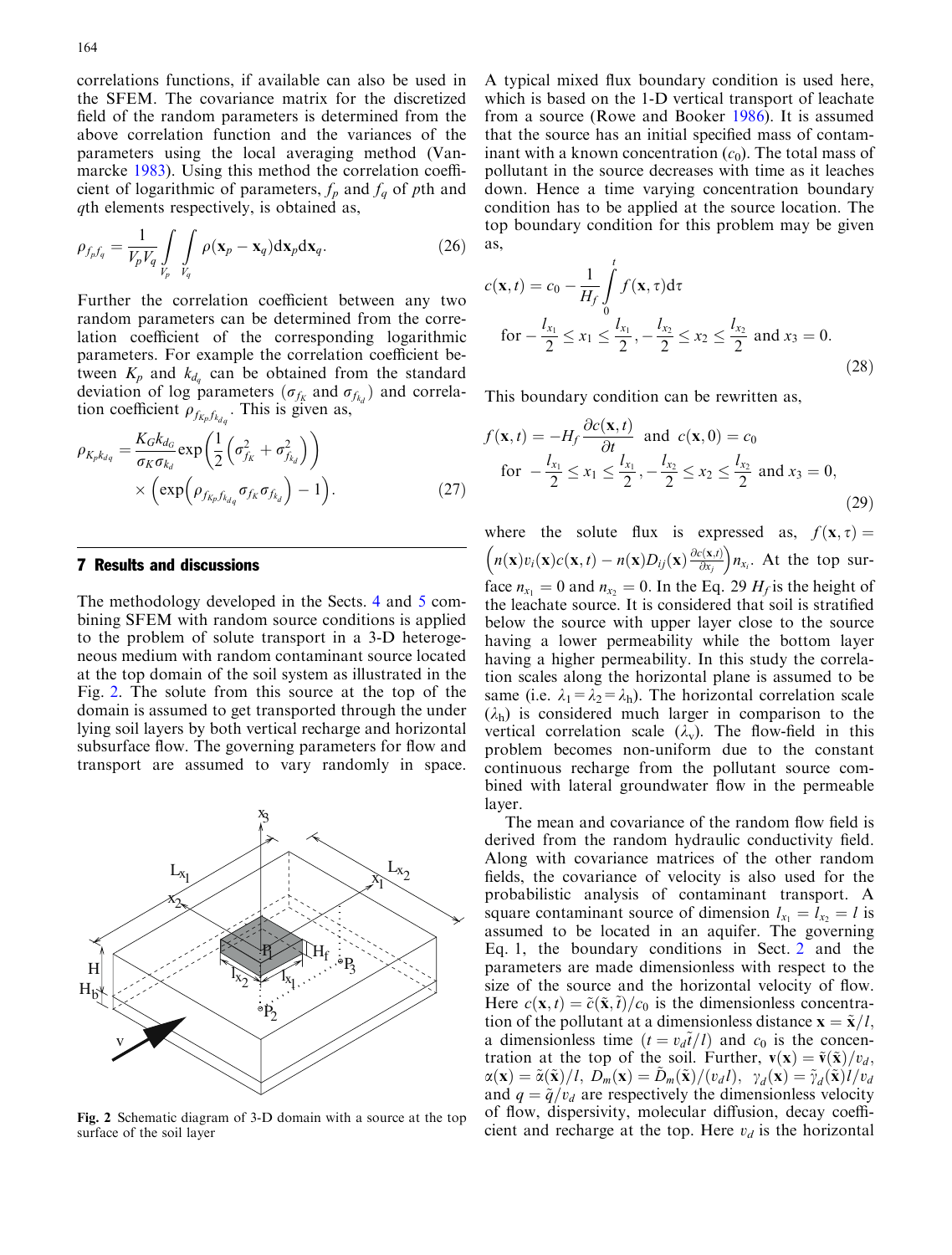velocity of flow, for a deterministic case without any recharge. The following numerical values of parameters are chosen for solving the 3-D problem:  $\bar{n} = 0.4$ ,  $\rho_b \bar{k}_d = 0.5$ ,  $\bar{\gamma}_d = 0.4$ ,  $\bar{\alpha} = 0.2$ ,  $\bar{D}_m = 0.2$ ,  $q = 0.5$ ,  $\varepsilon = 0.1$ . The dimensionless correlation lengths with respect to the size of the source are:  $\lambda_h$  = 2.0 and  $\lambda_v$  = 0.5. The dimensionless thickness of low permeable upper layer,  $l_{x_3} = 0.5$  and high permeable low layer,  $H_b = 0.01$ . The coefficient of variation (COV) of the random parameters are provided in the Table 1.

#### 7.1 Analysis for a unit pulse

The mean and standard deviation of the concentration at various locations in the domain for a unit deterministic concentration pulse condition at the source is computed using SFEM. It may be noted that these mean and standard deviations are a function of the random hydraulic conductivity, porosity, dispersivity, molecular diffusion coefficient, sorption coefficient and decay

Table 1 The parameters used for various Cases A–F

|             |     |                           |        |               |     | Case $H_f$ $R_K$ COV <sub>K</sub> COV <sub>n</sub> COV <sub>ka</sub> COV <sub>Na</sub> COV <sub>N</sub> COV <sub>D<sub>m</sub></sub> |     |     |
|-------------|-----|---------------------------|--------|---------------|-----|--------------------------------------------------------------------------------------------------------------------------------------|-----|-----|
| A           |     | $0.2 \quad 100 \quad 0.0$ |        | $0.0^{\circ}$ | 0.0 | 0.0                                                                                                                                  | 0.0 | 0.0 |
| -B          |     | $0.2 \quad 100 \quad 0.4$ |        | 0.4           | 0.4 | 0.4                                                                                                                                  | 0.4 | 0.4 |
| $\mathbf C$ |     | $0.2 \quad 100 \quad 1.0$ |        | 0.4           | 0.4 | 0.4                                                                                                                                  | 0.4 | 0.4 |
| D           |     | $0.1$ 100 1.0             |        | 0.4           | 0.4 | 0.4                                                                                                                                  | 0.4 | 0.4 |
| E           |     | $0.2 \quad 50 \quad 1.0$  |        | 0.4           | 0.4 | 0.4                                                                                                                                  | 0.4 | 0.4 |
| $\mathbf F$ | 0.1 |                           | 50 1.0 | 0.4           | 0.4 | 0.4                                                                                                                                  | 0.4 | 0.4 |

Fig. 3 The temporal variation of concentration at location  $P_1$ for various cases due to a unit concentration pulse as a source condition

coefficient. Figures 3, 4, 5, 6, 7 show the temporal variation of the mean and standard deviations for various cases (listed in Table 1) at locations:  $P_1$  (0, 0, 0),  $P_2$  (0, 0,  $-0.5$ ),  $P_3$  (2.5, 0,  $-0.5$ ),  $P_4$  ( $-1.0$ , 0,  $-0.5$ ), and  $P_5$  (0,  $-1.0$ ,  $-0.5$ ). These locations  $P_1-P_5$  are shown in Fig. 2. At the bottom of the source (location,  $P_1$ ), the mean concentration is found to have a maximum value initially, which decreases exponentially with time while the standard deviation of concentration is initially zero and attains a peak value after a time lag. This behavior is expected for a deterministic initial source condition. At  $P_2-P_5$ , which are located at the bottom of the permeable layer (away from the source), both the mean and the standard deviation of concentration are initially zero. The mean concentration exhibits a peak after some time lag and the peak is delayed and its magnitude decreases with an increase in the distance of the location from the source. Interestingly, it is observed that the standard deviation of concentration shows two peaks when mean concentration changes rapidly, since it is calculated from the derivative of the concentration.

The results of mean and standard deviation in the above locations are compared for various cases (Cases A–F). Cases B–F correspond to the cases with system parameters being random while Case A deals with a deterministic system. The Cases B–F differ from each other depending on the magnitudes of coefficient of variation of system parameters, height of the source condition  $(H_f)$  and the ratio of permeabilities of stratified layers below the source  $(R_K)$ . The diffusion coefficient of bottom layer is assumed to be  $(R_K/5)$  times of that of upper layer. The mean concentration at  $P_2$  and

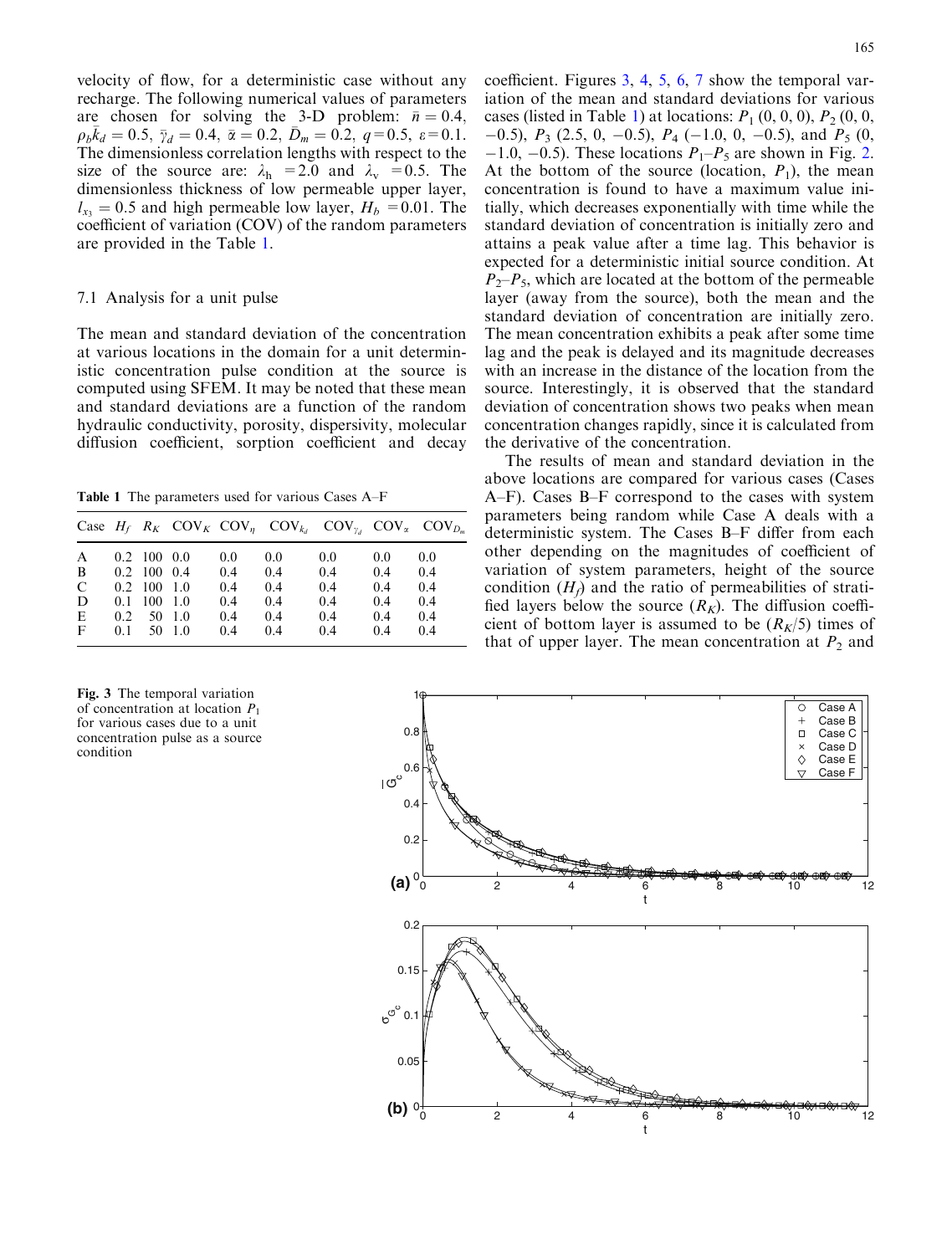Fig. 4 The temporal variation of concentration at location  $P_2$ for various cases due to a unit concentration pulse as a source condition

Fig. 5 The temporal variation of concentration at location  $P_3$ for various cases due to a unit concentration pulse as a source condition



 $P_3$  (along the flow direction), is observed to decrease with increasing coefficient of variation (Cases A, B and C). In contrary, the mean concentration for Case A (deterministic system) is always lesser than stochastic system at locations  $P_4$  (upstream of the source) and  $P_5$ (transverse to the flow path). This contrasting behavior of mean concentration around the source is due to the

fact that the uncertainty in the hydraulic conductivity field reduces the effective velocity while enhancing the spreading of solutes. In most of the locations the mean concentration for Case B is lying in between Cases A and C. In general as the uncertainty in the hydraulic conductivity is increased, the mean concentration downstream of the source in the longitudinal direction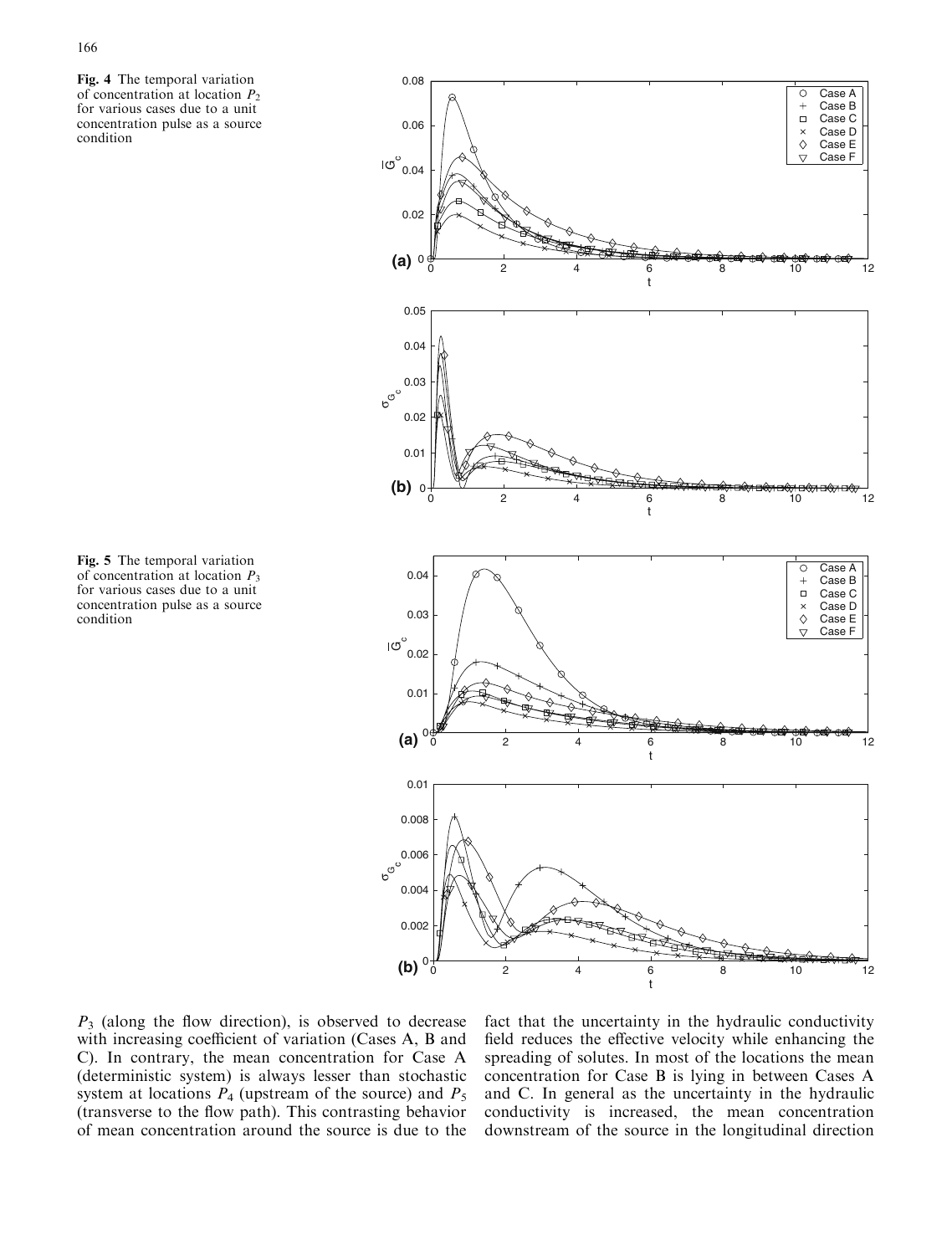Fig. 6 The temporal variation of concentration at location  $P_4$ for various cases due to a unit concentration pulse as a source condition





decreases. However, a contrasting behavior is observed at the upstream of source. As the solute is moving slower for Case C and in the presence of decay parameter, results in a lower mean concentration along the downstream direction. The standard deviation of concentration has a similar behavior as the mean concentration at

 $P_1-P_5$  when comparing between Cases B and C. It is interesting to note that the standard deviation of concentration is lower at downstream locations  $P_2$  and  $P_3$ for Case C (a case with higher uncertainty in hydraulic conductivity) essentially due to a lower mean concentration at these locations.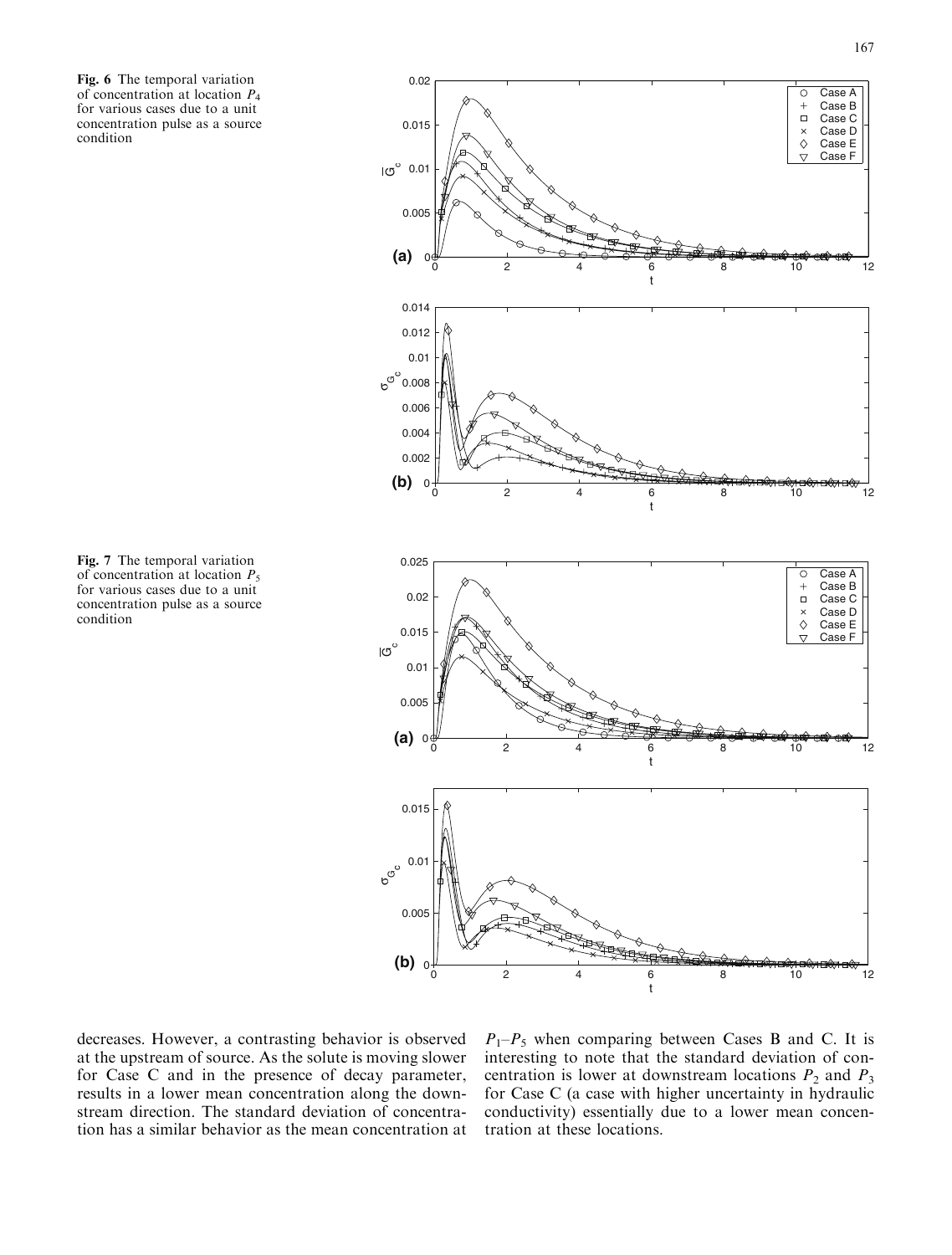Further, the mean and standard deviation of concentration are compared for Cases C–F. Since the amount of solute mass input is twice in Case C in comparison to Case D, the mean and standard deviation of concentration at all locations are higher when the height of the source  $(H_f)$  is larger. However, it is observed that the effect of  $H_f$  is not linear and not same at all locations. This effect is found to be marginally higher at locations close to the source. The amount of solute mass input is twice in Case C in comparison to Case D.

When the hydraulic conductivity and diffusion coefficient of the lower layer are higher (comparison of Cases C and E or D and F), the mean and standard deviation of concentration at locations  $P_2-P_5$  (at the bottom of low conductive layer) are found to be higher. Since the spreading of concentration is quicker and higher due to higher hydraulic conductivity and/or diffusion coefficient, the mean concentration in such a case close to the source exhibits a lower concentration. Accordingly the standard deviation of concentration is also lower. However, at the tail ends of the plume, the mean con-

Fig. 8 The covariance of concentration with time at various locations: **a**  $P_1$ , **b**  $P_2$ ,

**c**  $P_3$ , **d**  $P_4$  and **e**  $P_5$ 

centration can be higher, which may result in contrasting signature to the one observed above. Further, the results at location  $P_1$  are not much influenced by  $R_K$  as this is at the source location and dispersion effects are minimal.

The auto-covariance of concentration at locations  $(P_2-P_5)$  as presented in Fig. 8 are not always positive. This behavior of auto-covariance function corresponds to the bimodal temporal behavior of standard deviation of concentration. In contrast as standard deviation behavior is unimodal in time at  $P_1$ , correspondingly the auto-covariance exhibits a positive surface. The autocovariance of concentration is used to compute the last term in the Eq. 25 during calculation of the autocovariance of concentration for multiple random pulses.

#### 7.2 Analysis for multiple random pulses

In this section, analysis is extended for assessing the probabilistic behavior of concentration distribution in

 $x 10$  $0.03$ 15  $10$  $0.02$  $\mathsf{c}^\mathsf{g}$ Co 5  $0.01$  $\mathbf 0$  $\frac{5}{0}$  $\frac{0}{0}$  $\overline{c}$  $\overline{2}$  $(b)$  $(a)$  $6$ ່0 6  $\mathbf{0}$  $x 10^{-5}$  $x 10^{-5}$  $10$ 5 5  $c^8$ ပိ  $\mathbf 0$  $^{-5}_{0}$  $\frac{1}{0}$ 6  $\overline{a}$  $\overline{a}$  $\overline{2}$ 4  $\overline{c}$  $\overline{\mathbf{c}}$  $(c)$  $(d)$  $60$  $6^{\circ}$  $\overline{0}$  $x 10^{-5}$ 15 10 ပ္စီ 5  $\mathbf 0$ -5  $\overline{0}$  $\overline{2}$ 4  $t,$ 

 $(e)$ 

 $\overline{c}$ 

 $6 \overline{6}$ `o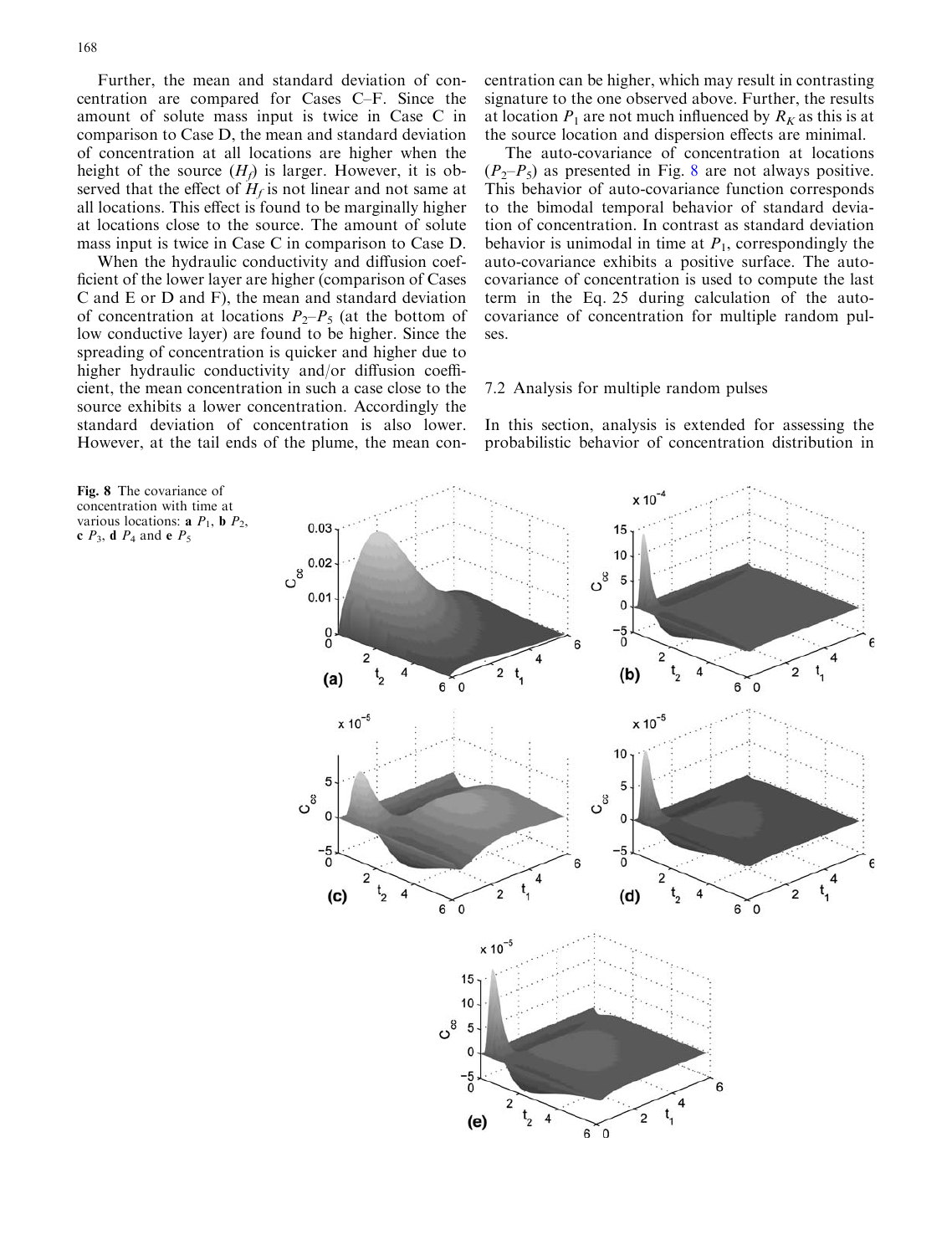the domain (Fig. 2) due to a multiple random source pulses. Here it is assumed that the randomness in the pulses correspond to their magnitude while keeping a specified constant time interval among them. The response function obtained in the previous section for a single unit deterministic pulse is used with the procedure described in the Sect. 5 for multiple random pulses to obtain the mean and standard deviation of concentration at various locations. Figures 9, 10, 11, 12, 13 present a typical realization of the concentration breakthrough curve due to the random source condition as shown in Fig. 1 in addition to the temporal behavior of the mean and standard deviation of concentration at locations  $P_1-P_5$  respectively. Comparison between the Cases A and B is made in Figs. 9, 10, 11, 12, 13 which correspond to either a deterministic or stochastic system in the presence of random multiple source condition. The mean and standard deviation of concentration behavior shows a pattern of reaching a steady-state condition, which is expected due to multiple pulses. Due to the assumption of constant interval between the pulses, the mean and standard deviation shows a fluctuating response with the same frequency. If the frequency of the pulses is very high (interval between the pulses is very low) then the fluctuating pattern in them may not be distinguishable. Since the response function of concentration at far away location is wider and relatively more flat, it is observed in Figs. 9, 10, 11, 12, 13 that the concentration break through curve becomes

smoother at large time as the distance from the source increases.

As expected it is observed that mean and standard deviation of concentration are affected by the uncertainty in the system parameters. However, the uncertainty in the source condition is not affecting the mean concentration (as shown in Figs. 9b, 10b, 11b, 12b, 13b). This may be expected from the nature of the equation for the mean (Eq. 22). The behavior of mean concentration for single deterministic pulse as well as multiple random pulses is very similar when compared between deterministic and stochastic system (Cases A and B). The standard deviation of concentration is affected by both the uncertainty in the system parameters and the source condition. The standard deviation of concentration (as shown in Figs. 9c, 10c, 11c, 12c, 13c) is found to be higher when the source condition is treated as random process than the case of deterministic source condition. The time averaged mean and coefficient of variation at large time are compared between the uncertainty in source condition and system parameters for various Cases A–F and are listed in the Table 2. From the results of various cases at different locations it is observed that the coefficient of variation increases approximately by 25% due to the uncertainty in the source condition when both the system parameters and source condition have same level of uncertainty. At location  $P_1$ , the effect of uncertainty in the source condition is marginally

Fig. 9 The temporal behavior of concentration at location  $P_1$ due to multiple random source pulses. a Break through curve of a single realization. b Comparison of mean concentration between Cases A and B. c Comparison of standard deviation of concentration between Cases A and B with deterministic source  $(COV<sub>inp</sub> = 0.0)$  and random source  $(COV<sub>inp</sub> = 0.4)$ 

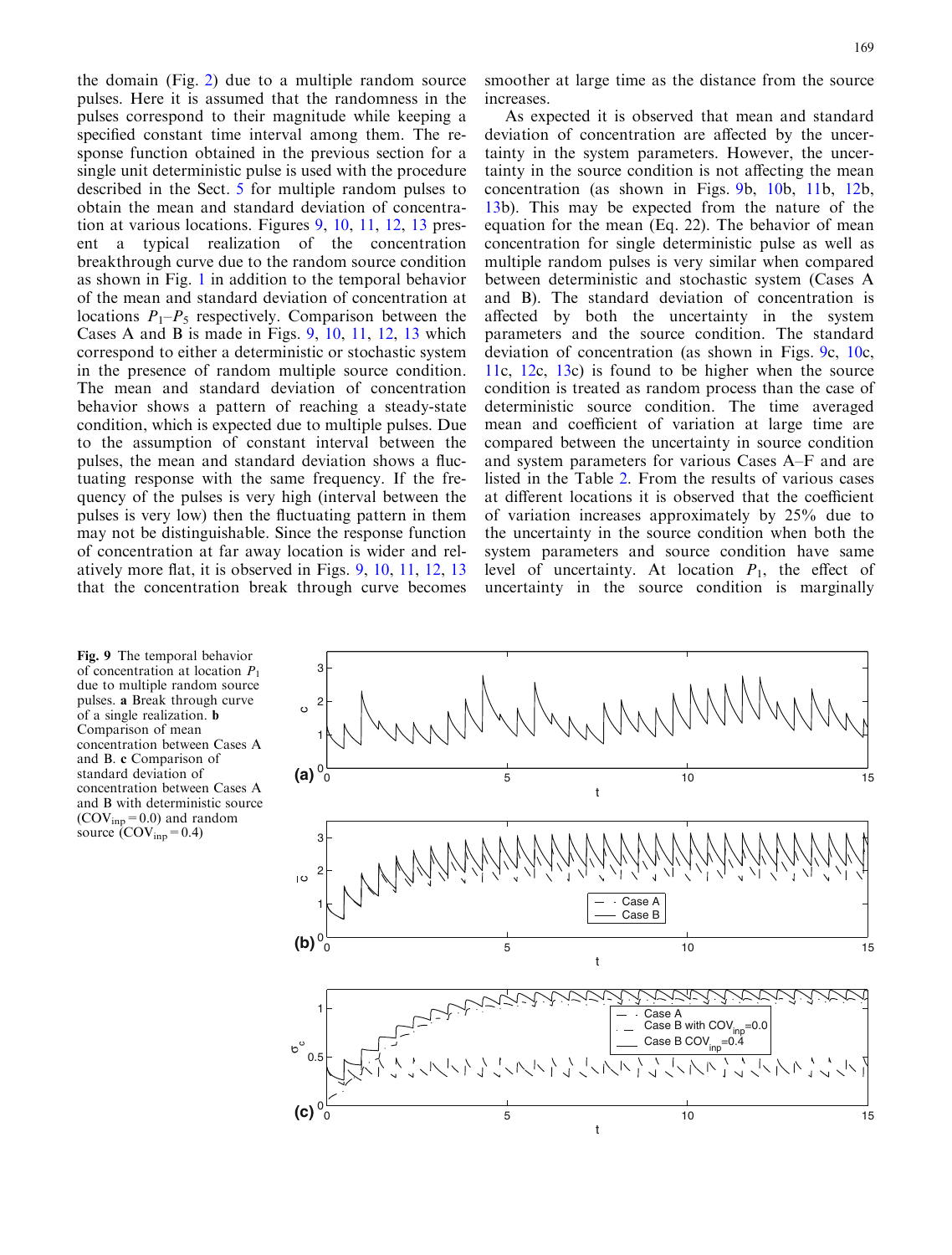170

Fig. 10 The temporal behavior of concentration at location  $P_2$ due to multiple random source pulses. a Break through curve of a single realization. b Comparison of mean concentration between Cases A and B. c Comparison of standard deviation of concentration between Cases A and B with deterministic source  $(COV<sub>inp</sub> = 0.0)$  and random source  $(COV<sub>inp</sub> = 0.4)$ 





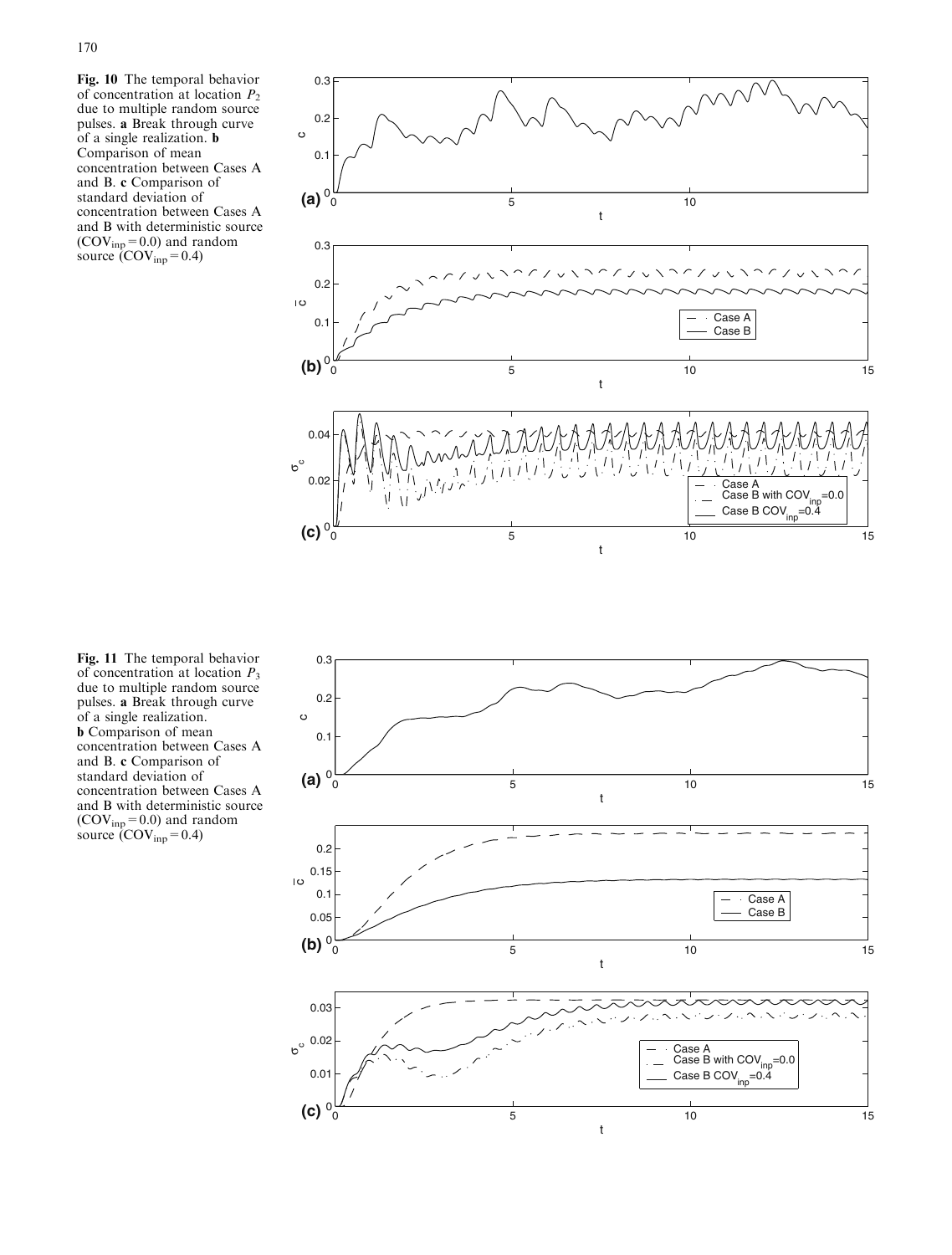Fig. 12 The temporal behavior of concentration at location  $P_4$ due to multiple random source pulses. a Break through curve of a single realization. b Comparison of mean concentration between Cases A and B. c Comparison of standard deviation of concentration between Cases A and B with deterministic source  $(COV<sub>inp</sub> = 0.0)$  and random source  $(COV<sub>inp</sub> = 0.4)$ 



Fig. 13 The temporal behavior of concentration at location  $P_5$ due to multiple random source pulses. a Break through curve of a single realization. b Comparison of mean concentration between Cases A and B. c Comparison of standard deviation of concentration between Cases A and B with deterministic source  $(COV<sub>inp</sub> = 0.0)$  and random source  $(COV<sub>inp</sub> = 0.4)$ 



higher than the other locations away from the source  $(P_2, P_3, P_4$  and  $P_5$ ). The variation of temporal behavior of the standard deviation of concentration at

differenent location for homogeneous and heterogeneous is mainly caused by the negative auto-covariance of concentration.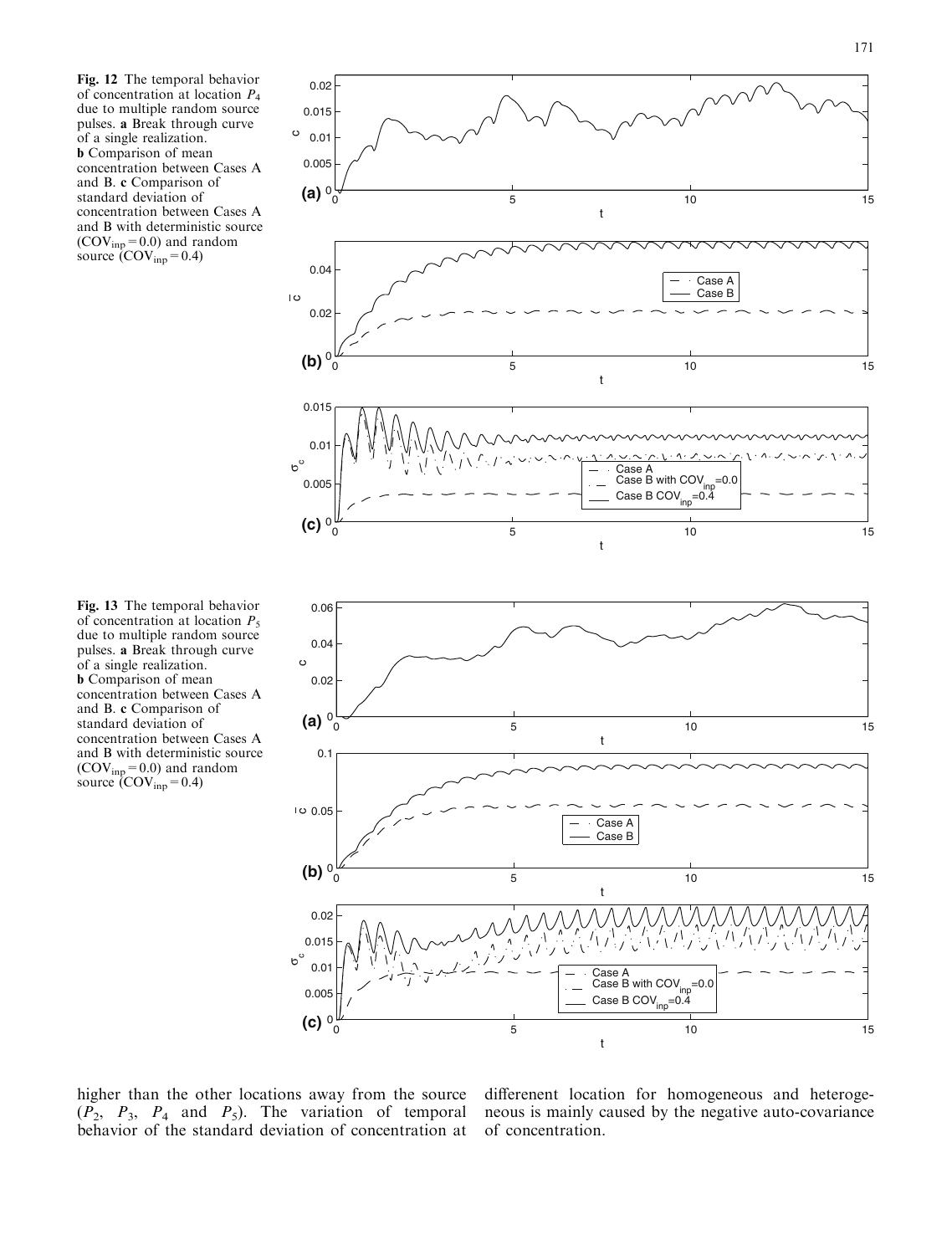| Location       |                               | A     | B     | C     | D     | E     | F     |
|----------------|-------------------------------|-------|-------|-------|-------|-------|-------|
| $P_1$          | $\bar{c}$                     | 2.099 | 2.558 | 2.703 | 1.587 | 2.773 | 1.632 |
|                | $COV_c$ for $COV_{inp} = 0.0$ | 0.0   | 0.429 | 0.451 | 0.455 | 0.448 | 0.452 |
|                | $COV_c$ for $COV_{inp} = 0.4$ | 0.177 | 0.455 | 0.474 | 0.490 | 0.470 | 0.485 |
| P <sub>2</sub> | $\bar{c}$                     | 0.230 | 0.181 | 0.141 | 0.092 | 0.272 | 0.176 |
|                | $COV_c$ for $COV_{inp} = 0.0$ | 0.0   | 0.156 | 0.227 | 0.231 | 0.283 | 0.285 |
|                | $COV_c$ for $COV_{inp} = 0.4$ | 0.176 | 0.209 | 0.261 | 0.270 | 0.308 | 0.314 |
| $P_3$          | $\bar{c}$                     | 0.233 | 0.133 | 0.073 | 0.048 | 0.107 | 0.071 |
|                | $COV_c$ for $COV_{inp} = 0.0$ | 0.0   | 0.208 | 0.106 | 0.111 | 0.140 | 0.144 |
|                | $COV_c$ for $COV_{inp} = 0.4$ | 0.140 | 0.239 | 0.158 | 0.167 | 0.175 | 0.181 |
| $P_4$          |                               | 0.021 | 0.052 | 0.068 | 0.045 | 0.117 | 0.077 |
|                | $COV_c$ for $COV_{inp} = 0.0$ | 0.0   | 0.165 | 0.289 | 0.289 | 0.372 | 0.370 |
|                | $COV_c$ for $COV_{inp} = 0.4$ | 0.177 | 0.216 | 0.315 | 0.319 | 0.391 | 0.391 |
| $P_5$          |                               | 0.055 | 0.089 | 0.089 | 0.059 | 0.152 | 0.101 |
|                | $COV_c$ for $COV_{inp} = 0.0$ | 0.0   | 0.172 | 0.255 | 0.254 | 0.345 | 0.342 |
|                | $COV_c$ for $COV_{inp} = 0.4$ | 0.166 | 0.218 | 0.283 | 0.287 | 0.364 | 0.364 |

**Table 2** The comparison of time averaged of mean concentration ( $\bar{c}$ ) and coefficient of variation of concentration (COV<sub>c</sub>) at large time for various test Cases A–F with deterministic source ( $COV_{\text{inp}}=0.0$ ) and random source ( $COV_{\text{inp}}=0.4$ )

#### 8 Conclusions

This paper illustrates a method for the probabilistic analysis of the concentration distribution in a 3-D heterogeneous porous media when the source condition is assumed to be a random process. The randomness in the source condition is limited to the amount of mass released at a fixed location with constant interval. The system uncertainty is due to the heterogeneity in the governing flow and transport parameters which are treated as random fields.

For a unit single source pulse the presence of uncertainty in the governing parameters cause the resulting response/impulse function to be stochastic in nature. This uncertainty in the concentration behavior (response function) is modeled using an efficient stochastic finite element method. A procedure developed here, which uses the numerically obtained response (Green) function to the case of multiple random source condition. The behavior of the stochastic response function has been studied for various parameters and coefficient of variation of random governing parameters.

The study indicates that the mean concentration is affected only by the uncertainty of the system parameters since the spatial random variation in the parameters cause the effective parameters (e.g. effective hydraulic conductivity, macrodispersivity) to differ from their mean values. The uncertainty associated with the temporal variation in the random source condition has no effect on the mean concentration. However, the standard deviation is affected by both randomness in source condition and system parameters and increases with increase in uncertainty of source condition. It is also noted that the comparative effects of randomness in the system parameters vis-a-vis the randomness in source condition are not similar at various locations in the domain.

The study can be extended in future considering improved approximation for random source conditions involving randomness in the source location and interval in the temporal occurrence of the event.

## 9 Appendix: mean and covariance of velocity and dispersion coefficient

Using the similar methodology presented for the transport problem (Sect. 4), the perturbation approach can also be applied on the flow Eq. 12, to obtain the mean and random perturbed components of the hydraulic head. In the case of the flow problem the random properties are only the hydraulic conductivities of the elements  $K_p$ ,  $(p=1,2,..., N_k)$  and hence the mean and the random component of the hydraulic head are expressed as,

$$
\{\bar{h}\} = \left( [\mathbf{I}] + \sum_{p=1}^{N_k} \sum_{q=1}^{N_k} [\bar{K}]^{-1} [K]_{K_p}^{(1)} [\bar{K}]^{-1} [K]_{K_q}^{(1)} \overline{K_p' K_q'} \right) \times [\bar{K}]^{-1} \{h_0\},
$$
\n(30)

$$
\{h\}' = \sum_{p=1}^{N_k} \{h\}_{K_p}^{(1)} K'_p
$$
  
where  $\{h\}_{K_p}^{I} = -[\bar{K}]^{-1} [K]_{K_p}^{(1)} [\bar{K}]^{-1} \{h_0\}.$  (31)

Using Eqs. 30 and 31 the mean and random component of seepage flux  $(q_{i_p})$  are written as,

$$
\bar{q}_{i_p} = -\frac{1}{N_G} \sum_{k=1}^{N_G} \frac{\partial N_l(\mathbf{x})}{\partial x_i} \bigg|_{\mathbf{x}_k} \left( \bar{K}_p \bar{h}_l + \sum_{q=1}^{N_k} h_{l,K_q}^{(1)} \overline{K'_p K'_q} \right), \qquad (32)
$$

$$
q'_{i_p} = -\sum_{q=1}^{N_k} \frac{1}{N_G} \sum_{k=1}^{N_G} \frac{\partial N_l(\mathbf{x})}{\partial x_i} \bigg|_{\mathbf{x}_k} \left( \bar{h}_l \delta_{pq} + \bar{K}_p h_{l,K_q}^{(1)} \right) K'_q
$$
  
= 
$$
\sum_{q=1}^{N_k} q_{i_p,K_q}^{(1)} K'_q.
$$
 (33)